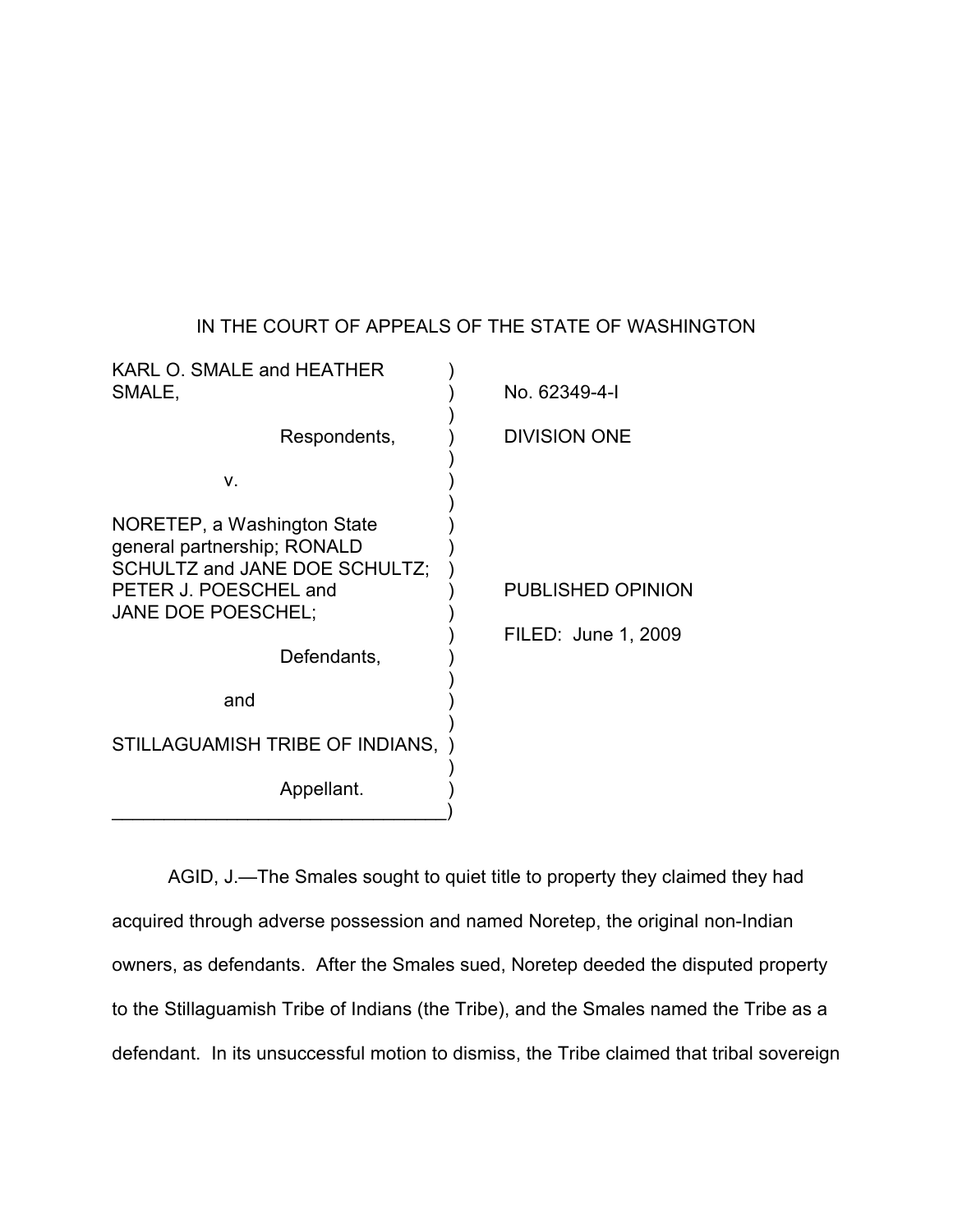immunity deprived the superior court of subject matter jurisdiction. Because courts exercise in rem jurisdiction over the property subject to quiet title actions, our Supreme Court has held that transferring the disputed property to a tribal sovereign does not bar the continued exercise of subject matter jurisdiction over the property. Accordingly, we hold that the superior court's continuing jurisdiction over the land claimed by the Smales for the purposes of determining ownership does not offend the Tribe's sovereignty.

## FACTS

The Smales initiated a quiet title action in Snohomish County Superior Court on May 14, 2007. They alleged that they acquired title through adverse possession to the portion of the neighboring property that had been on the Smales' side of the original fence line between the two properties. They named Noretep, a Washington State general partnership that owned the neighboring property at the time of suit, and Noretep's partners, Ronald Schultz and Peter Poeschel, as defendants. After the Smales filed suit, Noretep sold the property to the Tribe by statutory warranty deed dated December 26, 2007. The deed noted the pending quiet title action between the Smales and Noretep. The Smales added the Tribe as a defendant in an amended quiet title complaint.

The Tribe moved to dismiss the amended complaint for lack of jurisdiction under CR 12(b)(1). The trial court received briefing and heard oral argument before denying the Tribe's motion to dismiss "because the Court has jurisdiction over the land." The trial court certified the order denying the Tribe's motion to dismiss as a final judgment

2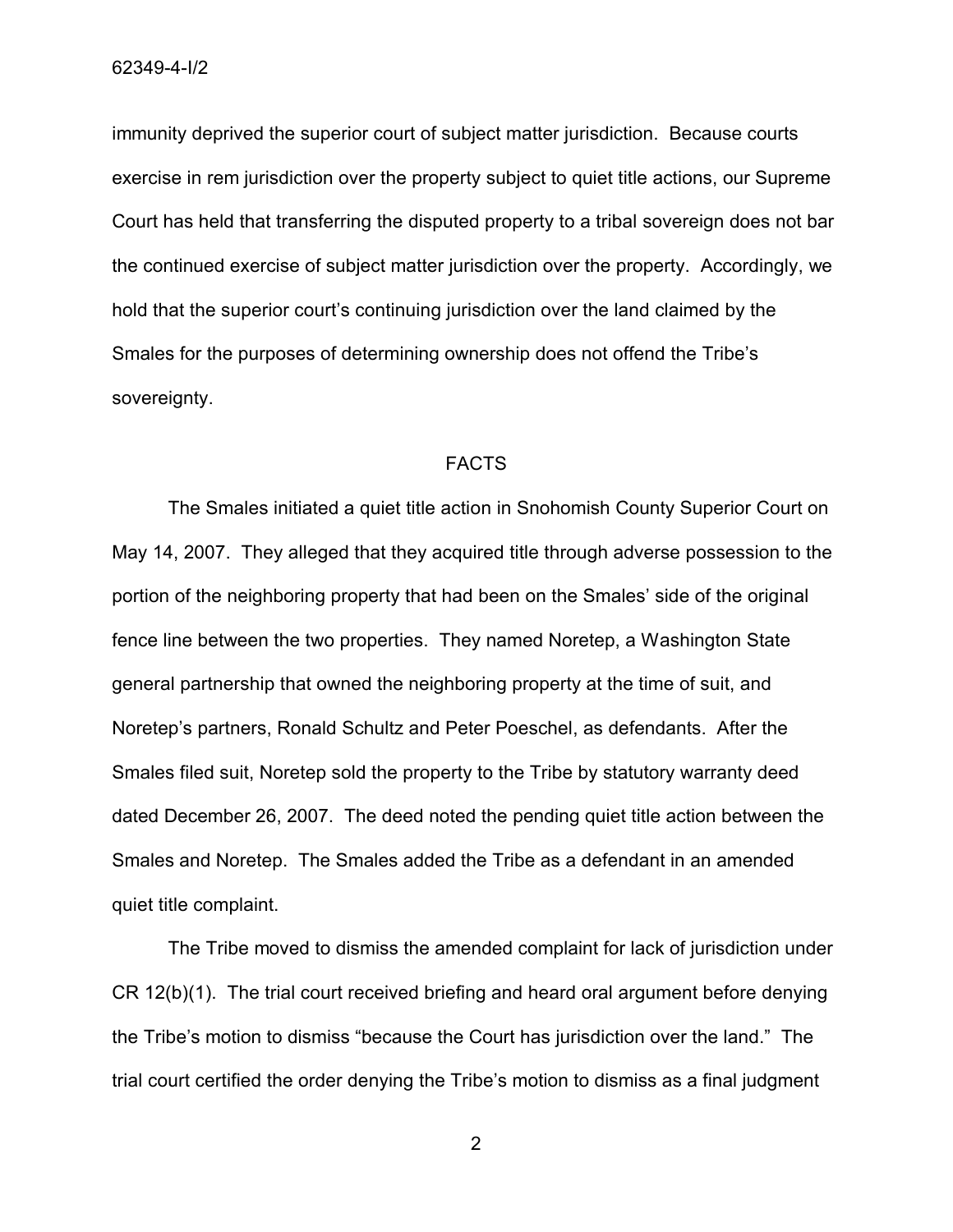under CR 54(b), and this appeal followed.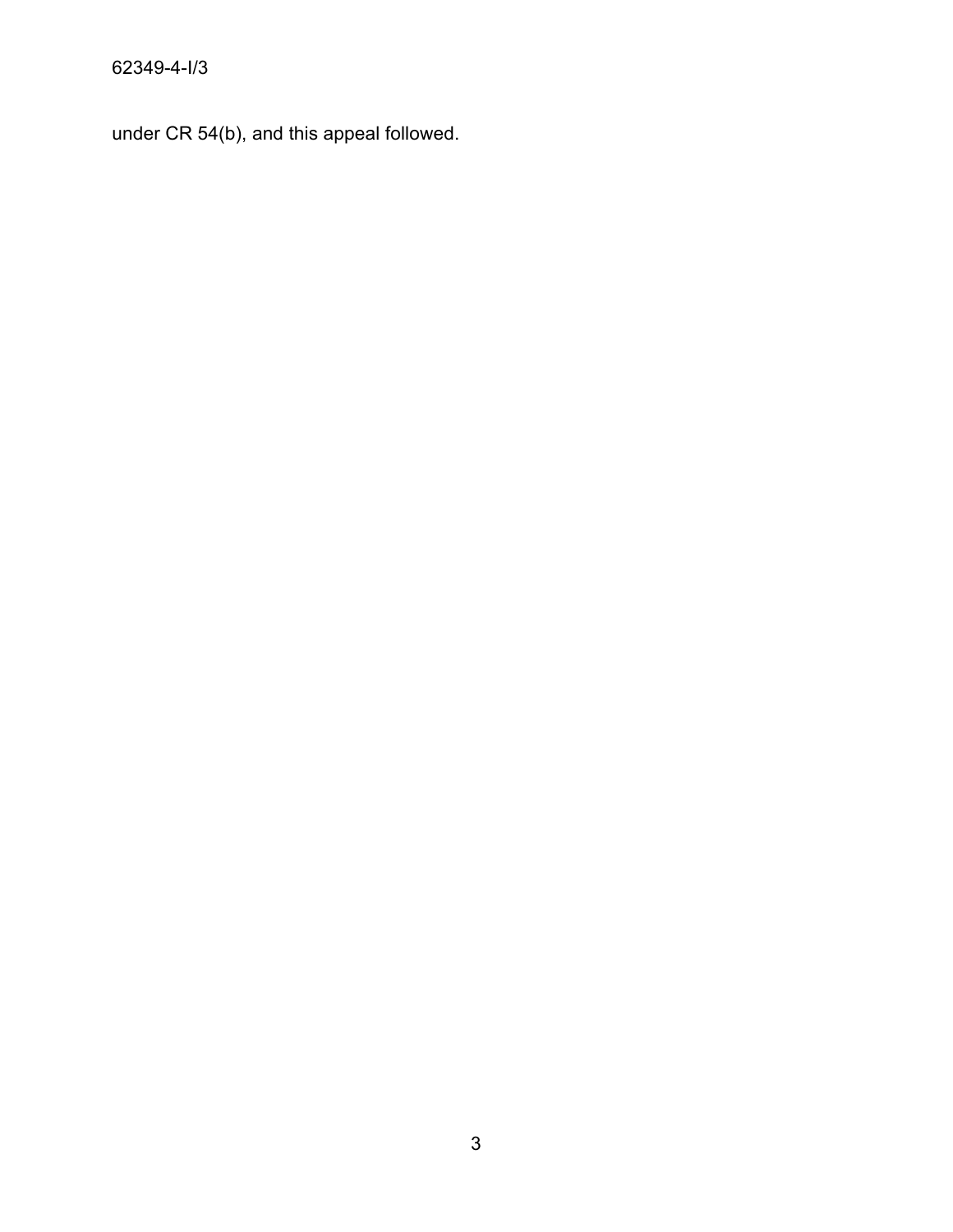## **DISCUSSION**

The Tribe argues that tribal sovereign immunity bars actions to quiet title to land claimed by an Indian tribe and that the trial court should have dismissed the Smales' action for want of subject matter jurisdiction. Subject matter jurisdiction is a court's authority to adjudicate the type of controversy involved in the action.<sup>1</sup> The existence of subject matter jurisdiction over a claim involving a party asserting tribal sovereign immunity is a question of law, which we review de novo. $2<sup>2</sup>$ 

Neither party disputes the basic principles of tribal sovereign immunity: Indian Nations are exempt from suit absent express waiver or congressional abrogation of their common-law sovereign immunity.<sup>3</sup> The Smales do not claim that the Tribe waived immunity. Instead, they argue that tribal sovereign immunity does not apply here because the court's assertion of jurisdiction was not over the Tribe in personam, but over the property in rem.<sup>4</sup> The Smales rely heavily on the authority of Anderson & Middleton Lumber Co. v. Quinault Indian Nation, which essentially controls this case.<sup>5</sup>

<sup>&</sup>lt;sup>1</sup> Shoop v. Kittitas County, 108 Wn. App. 388, 393, 30 P.3d 529 (2001), affirmed on other grounds, 149 Wn.2d 29, 65 P.3d 1194 (2003).

<sup>&</sup>lt;sup>2</sup> Wright v. Colville Tribal Enter. Corp., 159 Wn.2d 108, 111, 147 P.3d 1275 (2006), cert. dismissed, 550 U.S. 931 (2007).

 $^3$  Santa Clara Pueblo v. Martinez, 436 U.S. 49, 58, 98 S. Ct. 1670, 56 L. Ed. 2d 106 (1978) ("Indian tribes have long been recognized as possessing the common-law immunity from suit traditionally enjoyed by sovereign powers.").

 $4$  See Phillips v. Tompson, 73 Wash. 78, 82, 131 P. 461 (1913) (actions to quiet title are proceedings in rem); 1 Am. Jur. 2d Actions § 29 (2005) ("A proceeding in rem is essentially a proceeding to determine rights in a specific thing or in specific property, against all the world, equally binding on everyone. It is a proceeding that takes no cognizance of an owner or a person with a beneficial interest, but is against the thing or property itself directly, and has for its object the disposition of the property, without reference to the title of individual claimants. The action of the court is binding, even in the absence of any personal jurisdiction.") (footnotes omitted).

<sup>5</sup> 130 Wn.2d 862, 929 P.2d 379 (1996).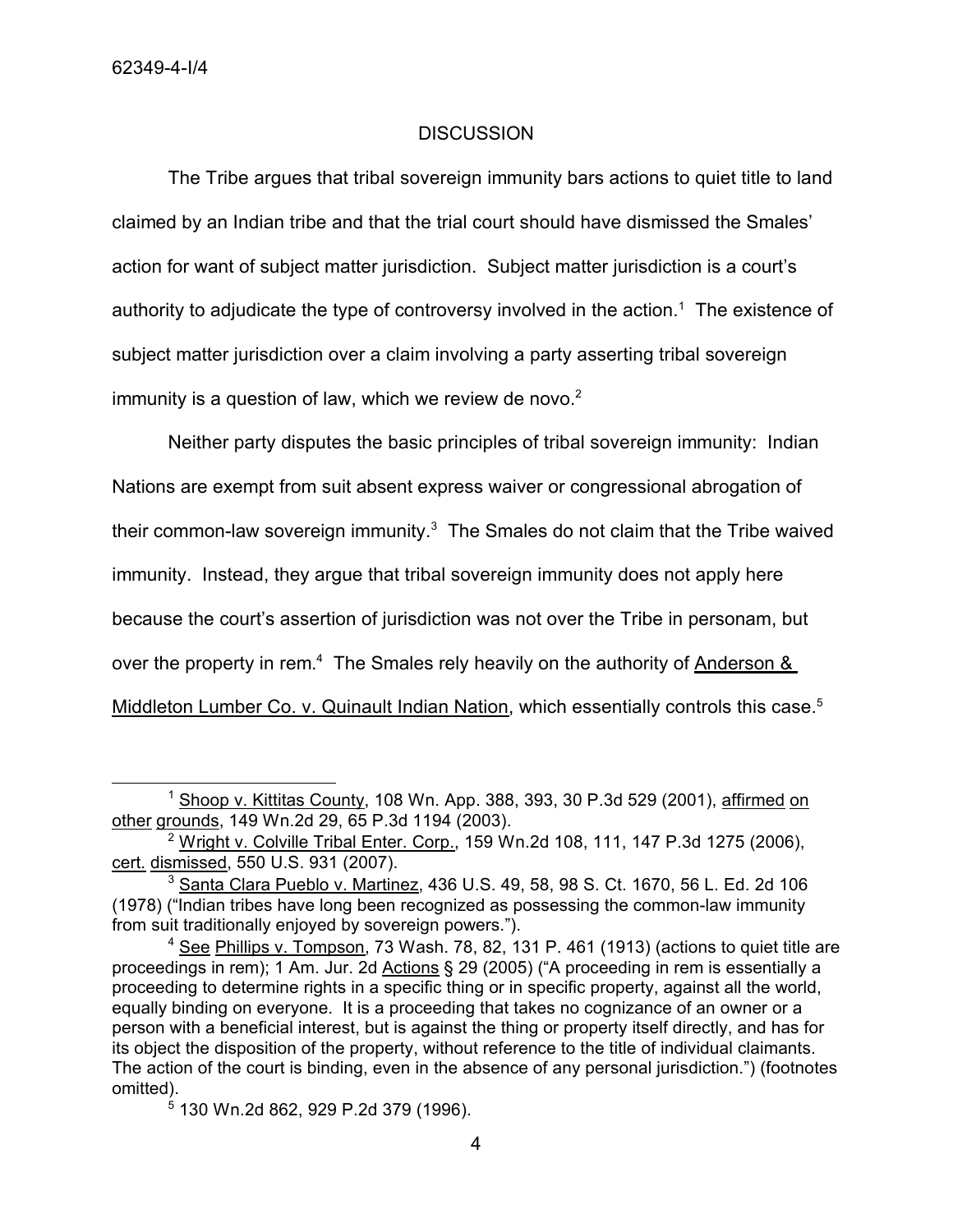62349-4-I/5

In Anderson, a lumber company owned an undivided five-sixths interest in the surface estate of property within the borders of the Quinault Indian Reservation.<sup>6</sup> Ten people owned the remaining one-sixth interest as tenants-in-common at the time the lumber company sued to partition and quiet title to the property.<sup>7</sup> After the lumber company sued, the Quinault Indian Nation (Quinault Nation) acquired by statutory warranty deed the one-sixth interest from the 10 co-tenants. $8$  The lumber company added the Quinault Nation as a defendant, and the tribe entered a special appearance to contest the court's jurisdiction.<sup>9</sup> The Washington Supreme Court held that "subsequent sale of an interest in the property to an entity enjoying sovereign immunity (Quinault Nation) is of no consequence in this case because the trial court's assertion of jurisdiction is not over the entity in personam, but over the property or the 'res' *in rem*." 10

The Tribe makes multiple attempts to distinguish Anderson, none of which is compelling. First, it argues that Anderson was a case about quieting title in a partition action, and this case is about quieting title in an adverse possession action. The Tribe claims this distinction matters because partition has a "very different legal effect" from adverse possession. We agree with the Tribe's first premise that the two legal theories

<sup>&</sup>lt;sup>6</sup> <u>Id.</u> at 864-65.

<sup>&</sup>lt;sup>7</sup> l<u>d.</u> at 865.

<sup>&</sup>lt;sup>8</sup> Id. The statutory warranty deed transferring title to the Quinault Nation stated that the transfer was subject to the pending suit by the lumber company. Id.

<sup>&</sup>lt;sup>9</sup> <u>ld.</u> at 866.

 $10$  Id. at 873. Anderson relies on a United States Supreme Court decision upholding a county's jurisdiction over properties owned by individual tribal members and an Indian Nation for the purpose of taxing the land at issue. Id. at 869-73 (citing County of Yakima v. Confederated Tribes & Bands of Yakima Indian Nation, 502 U.S. 251, 264-65, 112 S. Ct. 683, 116 L. Ed. 2d 687 (1992) (characterizing the county's jurisdiction as in rem and holding that exercising jurisdiction over certain real estate for tax purposes is not significantly disruptive of tribal self-government)).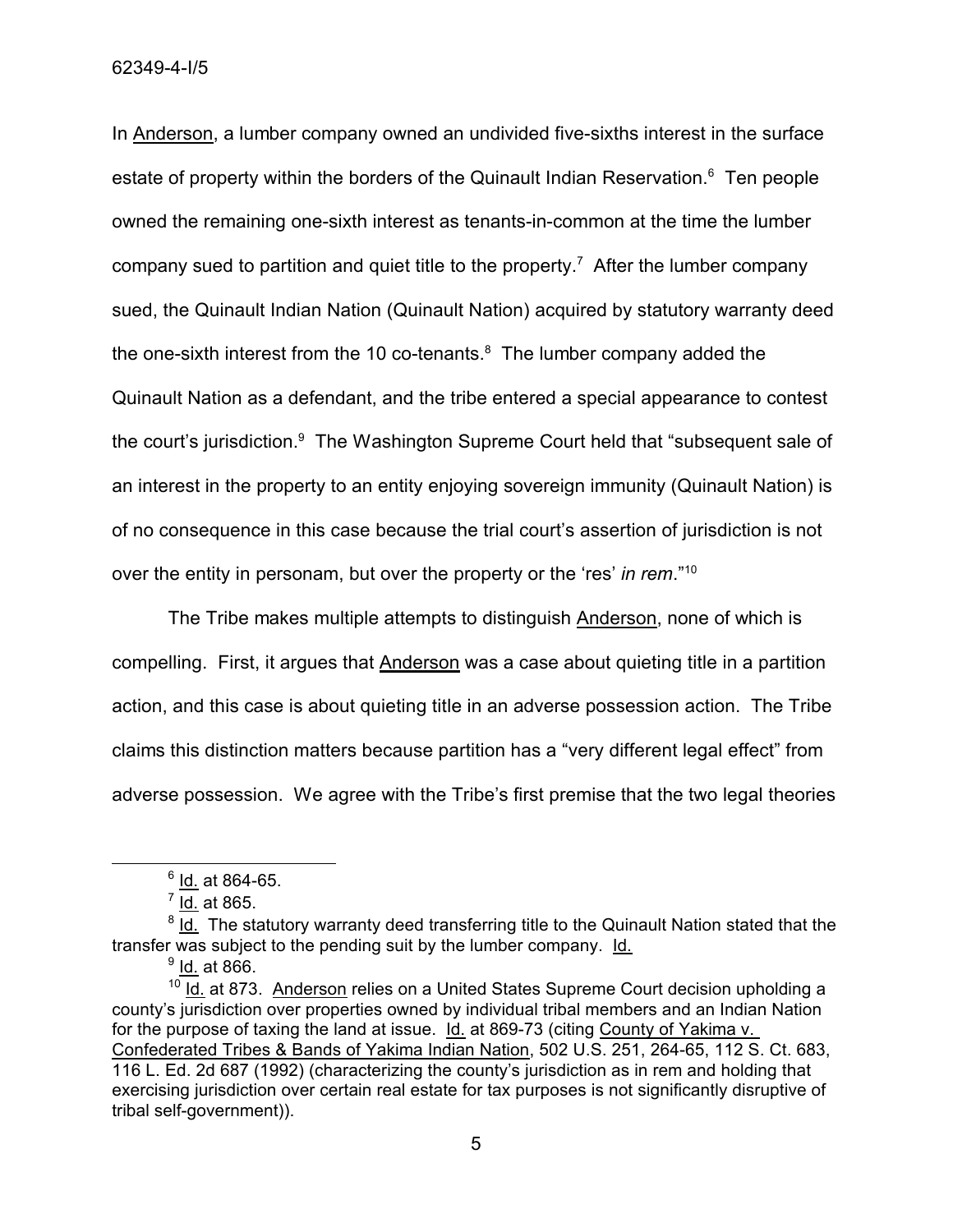are distinct: an action to quiet title to and partition property determines the respective property interests of cotenants in common and divides the property among those legal owners according to their respective interests, <sup>11</sup> whereas an action to quiet title based on adverse possession determines who rightfully owns the land in question.<sup>12</sup>

In an attempt to explain why this distinction makes a difference, the Tribe argues that unlike an action to divide property between legal owners, a successful adverse possession claim would deprive the Tribe of its land. The Tribe cites Oneida Indian Nation of New York v. Madison County, where a federal district court rejected a New York county's effort to foreclose on properties owned by an Indian tribe, for the proposition that a suit to take tribal property cannot properly fall within a court's in rem jurisdiction.<sup>13</sup> But unlike the foreclosure action in Oneida, a successful adverse possession action here would not deprive the Tribe of its land. If the Smales adversely possessed the portion of the disputed property that originally fell within their fence line, their possession ripened into original title after 10 years of possession.<sup>14</sup> And if the

<sup>&</sup>lt;sup>11</sup> See RCW 7.52.010; see also Schultheis v. Schultheis, 36 Wn. App. 588, 589 n.1, 675 P.2d 634, review denied, 101 Wn.2d 1016 (1984) ("Partition involves the division of land by joint owners into distinct portions, to be owned separately.").

 $12$  See Kobza v. Tripp, 105 Wn. App. 90, 95, 18 P.3d 621 (2001) ("An action to quiet title is equitable and designed to resolve competing claims of ownership."); RCW 7.28.010 ("Any person having a valid subsisting interest in real property, and a right to possession thereof, may recover the same by action in the superior court of the proper county.").

<sup>&</sup>lt;sup>13</sup> 401 F. Supp. 2d 219, 229 (N.D.N.Y. 2005) ("It is of no moment that the state foreclosure suit at issue here is *in rem*. What is relevant is that the County is attempting to bring suit against the Nation. The County cannot circumvent Tribal sovereign immunity by characterizing the suit as *in rem*, when it is, in actuality, a suit to take the tribe's property.").

<sup>14</sup> See El Cerrito, Inc. v. Ryndak, 60 Wn.2d 847, 855, 376 P.2d 528 (1962) ("When real property has been held by adverse possession for 10 years, such possession ripens into an original title. Title so acquired by the adverse possessor cannot be divested by acts other than those where title was acquired by deed. The person so acquiring this title can convey it to another party without having had title quieted in him prior to the conveyance.") (citations omitted).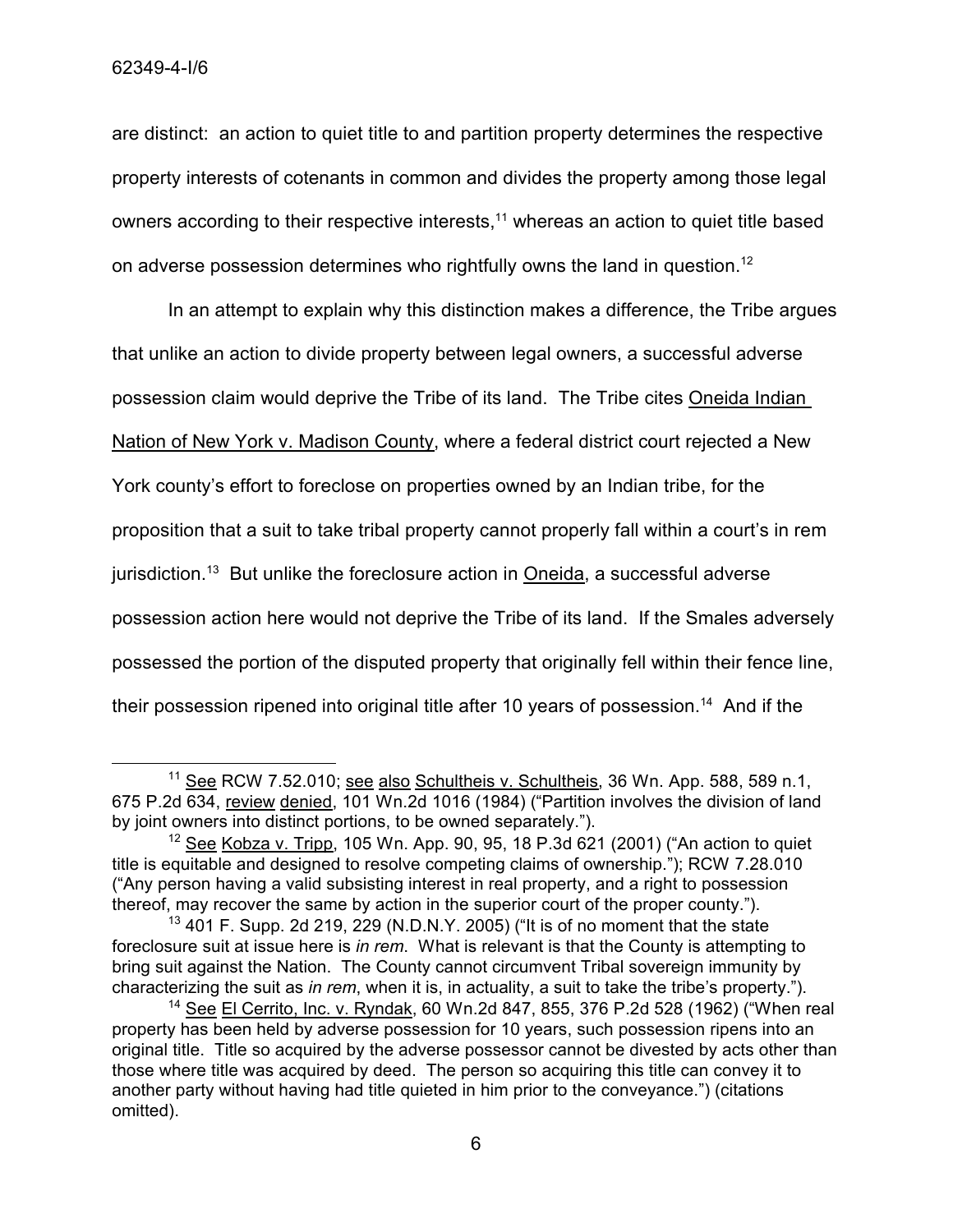Smales acquired title before the suit was filed and Noretep attempted to convey the land, Noretep had no title to convey. Thus, the Tribe never had any property to lose.<sup>15</sup>

United States v. Nordic Village, Inc.,<sup>16</sup> a case relied on by the Oneida court, does not help us resolve this case. In Nordic Village, the United States Supreme Court held that section 106 of the Bankruptcy Code did not waive the federal government's immunity from claims for monetary relief.<sup>17</sup> Although Nordic Village was not a case involving the exercise of in rem jurisdiction, the Court stated in dicta that "we have never applied an *in rem* exception to the sovereign immunity bar against monetary recovery."<sup>18</sup> Nordic Village's statement about the federal government's immunity from claims for monetary relief is not relevant to this case because the Smales are seeking to quiet title to land, not suing a sovereign for monetary relief.<sup>19</sup>

Nor does Idaho v. Coeur d'Alene Tribe of Idaho,<sup>20</sup> cited by the Tribe for the proposition that sovereign immunity bars actions with the potential to deprive a

 $15$  See Mugaas v. Smith, 33 Wn.2d 429, 431, 206 P.2d 332 (1949) (Conveyance of title to bona fide purchaser does not extinguish title acquired by adverse possession.). The Tribe accuses the Smales of erroneously stating that they had fulfilled the requirements of adverse possession when that issue had not yet been resolved at trial. Because we are reviewing the trial court's ruling on the Tribe's motion to dismiss, we assume the facts as alleged are true. See Berge v. Gorton, 88 Wn.2d 756, 759, 567 P.2d 187 (1977) ("Factual allegations of the complaint must be accepted as true for purposes" of reviewing a ruling on a motion to dismiss.). Thus, for the purposes of our analysis, we assume, as the Smales properly argued, that they will be able to prove the elements of adverse possession.

<sup>16</sup> 503 U.S. 30, 38, 112 S. Ct. 1011, 117 L. Ed. 2d 181 (1992).

 $17$  Id. at 39.

<sup>18</sup> "Equally unpersuasive is respondent's related argument that a bankruptcy court's *in rem* jurisdiction overrides sovereign immunity. As an initial matter, the premise for that argument is missing here, since respondent did not invoke, and the Bankruptcy Court did not purport to exercise, *in rem* jurisdiction." Id. at 38.

 $19$  See Kobza, 105 Wn. App. at 95 ("Because a quiet title action is a claim for equitable relief, damages are ordinarily not allowed.").

<sup>20</sup> 521 U.S. 261, 117 S. Ct. 2028, 138 L. Ed. 2d 438 (1997).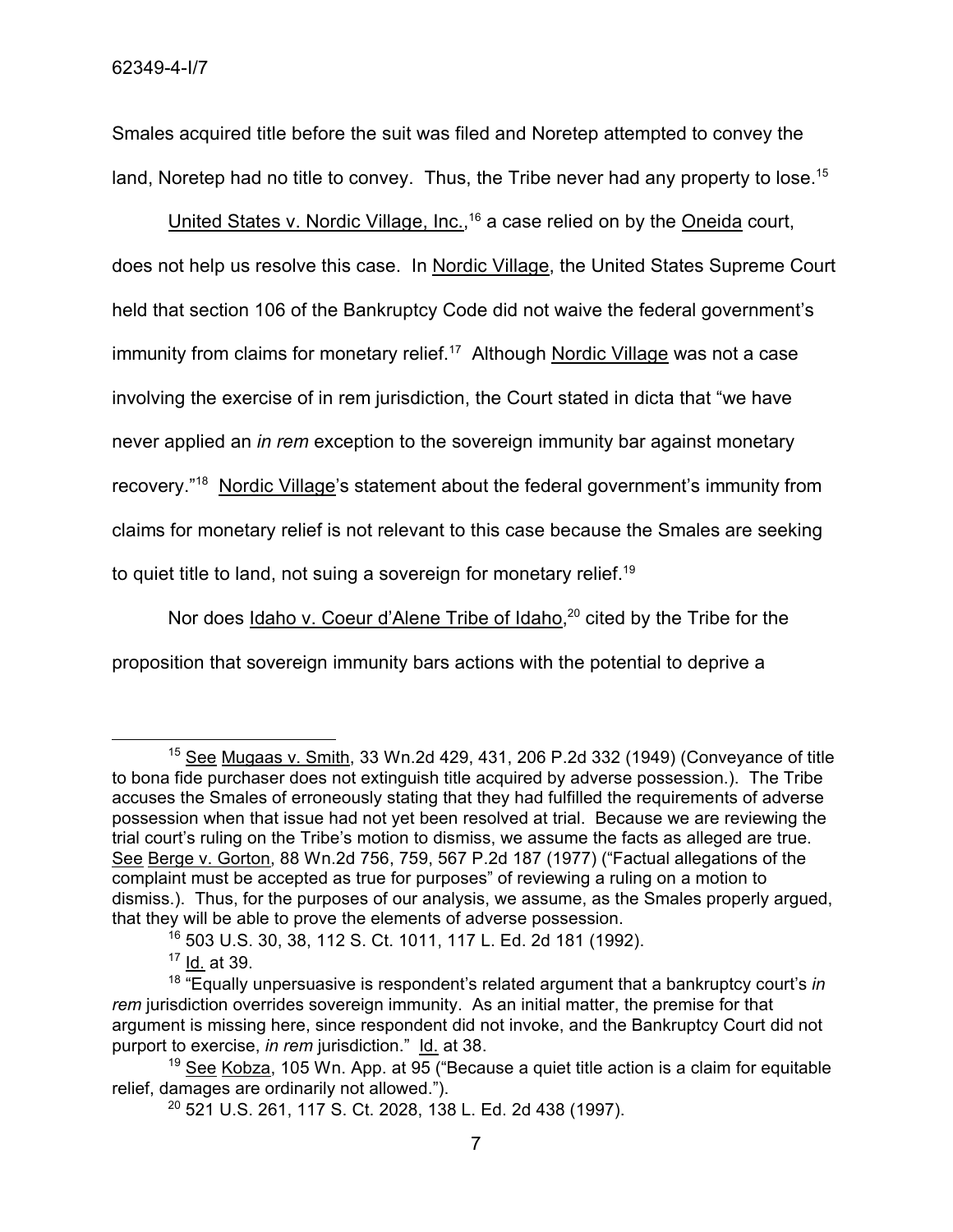sovereign of land, render Anderson inapplicable. In that case, the Coeur d'Alene Tribe sued Idaho and various state agencies and state officials in federal court alleging ownership in the submerged lands and beds of Lake Coeur d'Alene and seeking related declaratory and injunctive relief. $21$  Both sides agreed that the Eleventh Amendment bars federal courts from exercising jurisdiction over actions seeking to divest a sovereign of a property interest.<sup>22</sup> The Coeur d'Alene Tribe argued that the  $Ex$ parte Young<sup>23</sup> exception to Eleventh Amendment sovereign immunity allows claims against state officers to enjoin official activities that violate federal law. The Supreme Court held that the Ex parte Young exception did not apply because the declaratory and injunctive relief requested would have had the effect of shifting all benefits of ownership and control from Idaho to the Coeur d'Alene Tribe, making the claim against state officials functionally the same as an action seeking to divest the state of its property.<sup>24</sup> Here, unlike Coeur d'Alene, Eleventh Amendment sovereign immunity is not an issue.<sup>25</sup> And the Smales' quiet title action, unlike the Coeur d'Alene Tribe's claims, would not divest a sovereign of ownership and control. Rather, the Smales are attempting to retain what they allegedly own.<sup>26</sup>

 $21$  Id. at 264-65.

 $22$  Id. at 281-82. The Eleventh Amendment's jurisdictional bar applies whenever a state is named as a defendant regardless of the nature of the relief sought. See Pennhurst State Sch. & Hosp. v. Halderman, 465 U.S. 89, 100, 104 S. Ct. 900, 79 L. Ed. 2d 67 (1984).

<sup>23</sup> 209 U.S. 123, 28 S. Ct. 441, 52 L. Ed. 714 (1908).

<sup>&</sup>lt;sup>24</sup> Coeur d'Alene Tribe of Idaho, 521 U.S. at 282; see also Pennhurst, 465 U.S. at 101.

<sup>&</sup>lt;sup>25</sup> "[T]he prohibition placed on the power of the federal judiciary by the [E]leventh [A]mendment exceeds the common law doctrine of sovereign immunity." Aquilar v. Kleppe, 424 F. Supp. 433, 436 (D. Alaska 1976) (citing Edelman v. Jordan, 415 U.S. 651, 677 n.19, 94 S. Ct. 1347, 39 L. Ed. 2d 662 (1974)).

 $26$  In an opinion predating Anderson that was not cited by either party, the Idaho Supreme Court succinctly recognized that a sovereign does not enjoy immunity in actions to quiet title land because the parties seeking to quiet title "are asserting no claim against the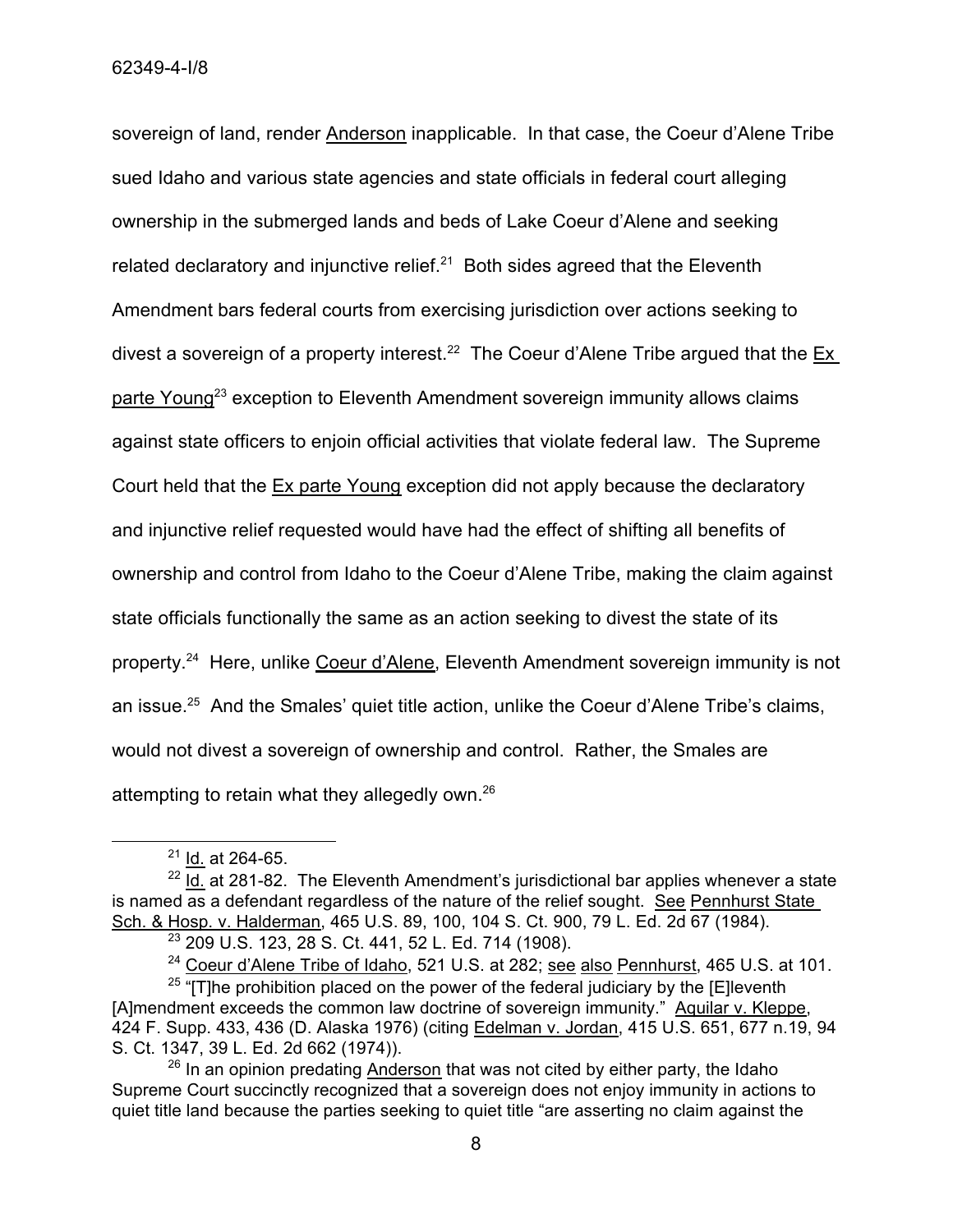In another attempt to distinguish Anderson, the Tribe contends that the distinction between adverse possession and partition makes a difference because the right of partition by a tenant-in-common is absolute.<sup>27</sup> But this is not a distinction because the right to bring a quiet title action, as the Smales did, is similarly absolute.<sup>28</sup> And Anderson does not hold that the absolute nature of a right to bring a certain type of action somehow overrides the doctrine of Indian sovereign immunity. Instead, Anderson holds that the in rem nature of partition meant that Anderson & Middleton Lumber was not asserting claims against the Quinault Nation's sovereignty.<sup>29</sup> The quiet title action in Anderson is similar to the quiet title action here in two crucial ways: both are proceedings in rem to determine rights in the property at issue and neither has the potential to deprive any party of land they rightfully own.

The Tribe argues that there can be no adverse possession claims against a sovereign.<sup>30</sup> But the Smales allege that they acquired title to the land in question through adverse possession before Noretep deeded the land to the Tribe. As such,

sovereignty, but are attempting to retain what they allegedly own." Lyon v. State, 76 Idaho 374, 376, 283 P.2d 1105, 1106 (1955).

<sup>&</sup>lt;sup>27</sup> RCW 7.52.010 ("[A]n action may be maintained  $\dots$  for a partition" "[w]hen several persons hold and are in possession of real property as tenants in common.").

 $28$  RCW 7.28.010 ("Any person having a valid subsisting interest in real property, and a right to the possession thereof, may recover the same by action in the superior court of the proper county.").

 $29$  130 Wn.2d at 872-73 ("[Anderson & Middleton]'s action in this case involves no taking of property. It merely seeks a judicial determination of the co-tenants' relative interests in real property and a division of that property according to those interests. The Quinault Nation would lose no property or interest for which it holds legal title.") (footnote omitted).

 $30$  See In re Yakima River Drainage Basin, 112 Wn. App. 729, 746, 51 P.3d 800 (2002).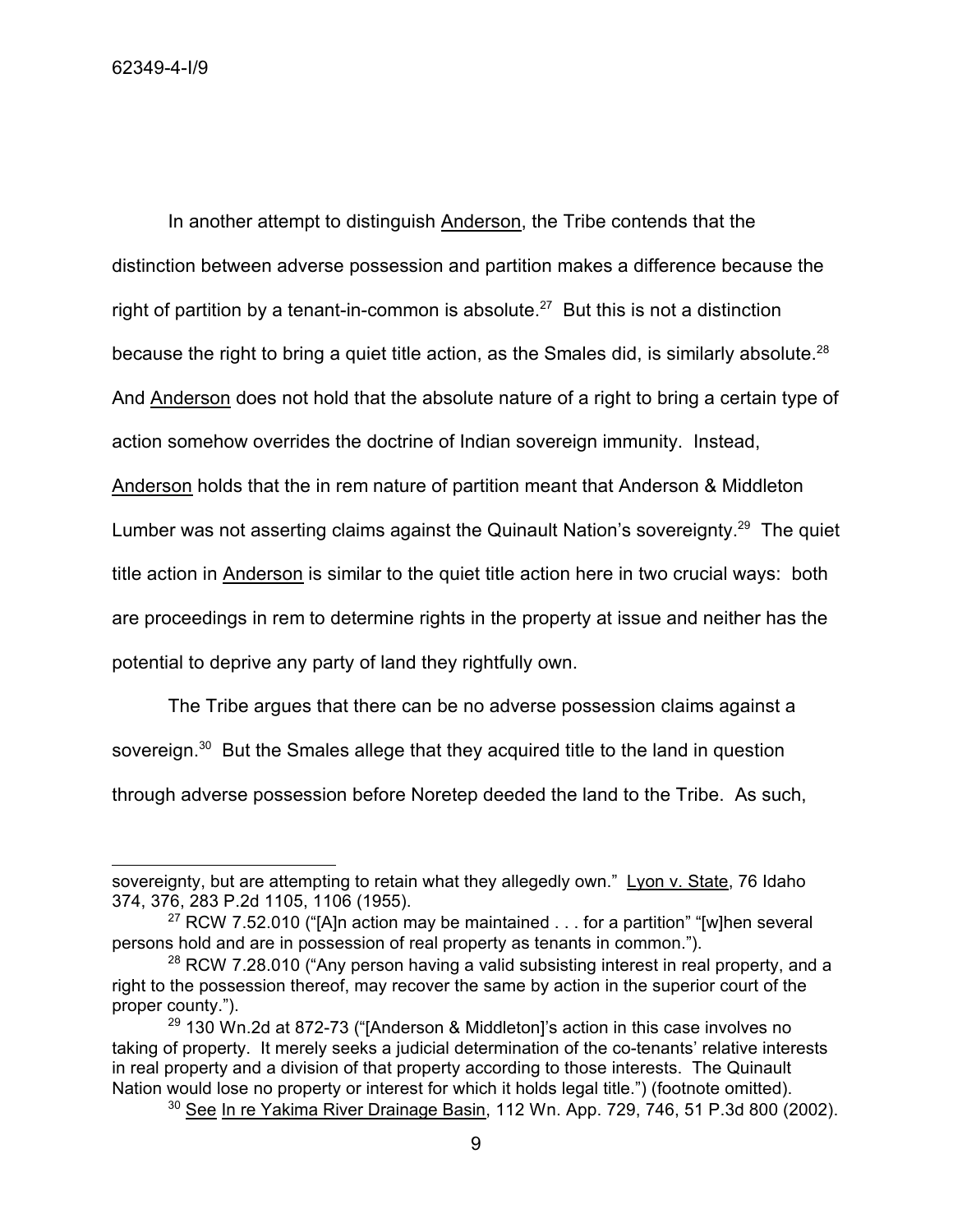they are not attempting to adversely possess a sovereign's land. As the Idaho

Supreme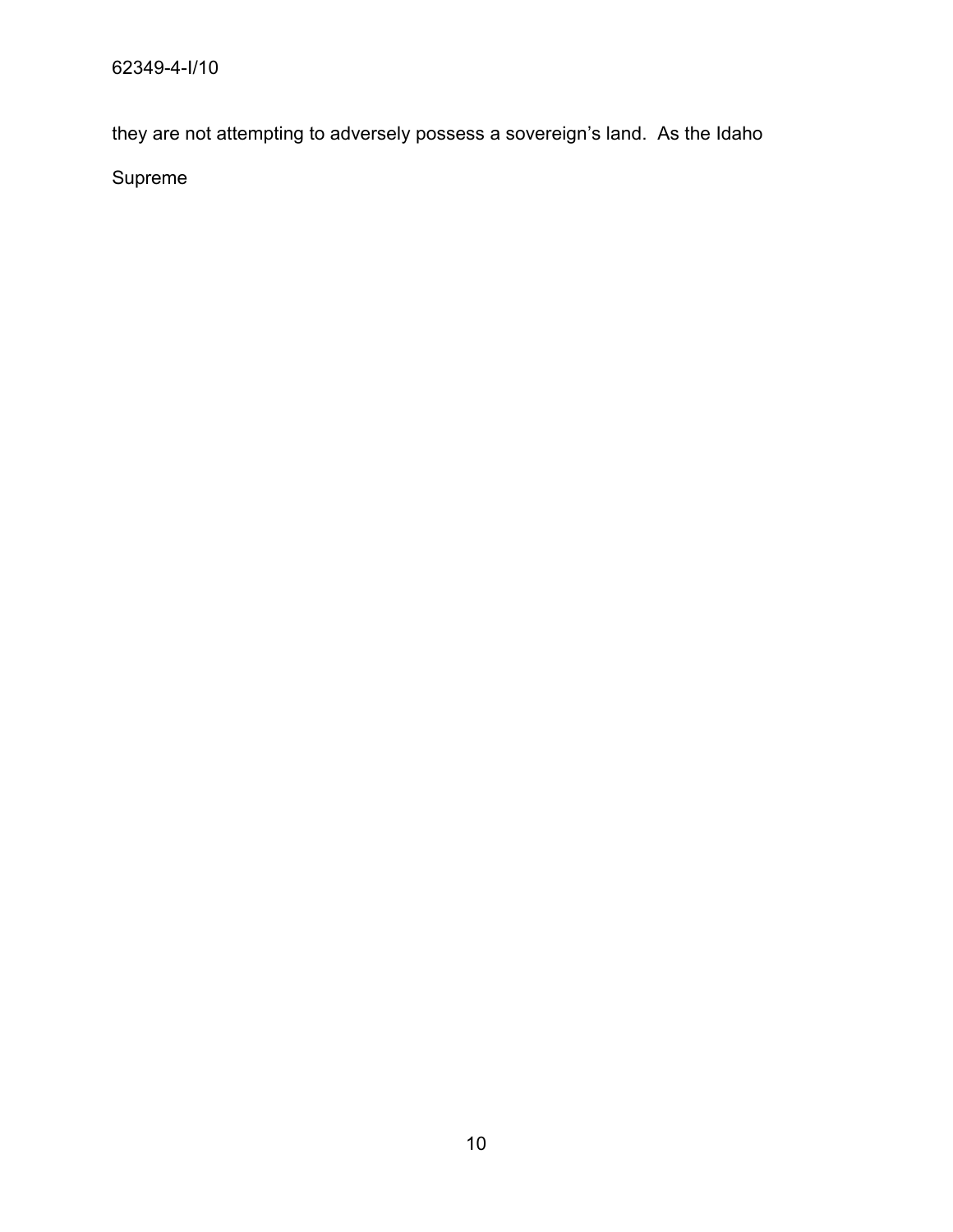Court recognized in Lyon v. State, parties seeking quiet title to land that they allegedly own are not asserting claims against a sovereign. $31$  Accordingly, the Smales' claims are not barred by the rule prohibiting adverse possession against a sovereign.

Finally, the Tribe claims that the issue of sovereign immunity was not fully before the court in Anderson. The Tribe's assertion, while correct, does not advance their position or relegate Anderson's holding to dicta. Because Anderson held that sovereign immunity did not apply, the court had no occasion to fully consider the substantive workings of the doctrine.<sup>32</sup> Similarly, this court need not consider whether the Tribe waived sovereign immunity because the doctrine does not apply under these facts.

The Anderson decision was persuasive in a similar case recently decided by the North Dakota Supreme Court. In Cass County Joint Water Resource Dist. v. 1.43 Acres of Land in Highland Township, a landowner opposed to construction of a dam conveyed 1.43 acres of land that would have been flooded by the dam to the Turtle Mountain Band of Chippewa Indians.<sup>33</sup> The water resource district brought an action seeking to condemn the land, and the Tribe moved to dismiss, claiming sovereign immunity.<sup>34</sup> The North Dakota Supreme Court determined that condemnation is an in rem proceeding and, quoting Anderson at length, held as we do here that exercising jurisdiction over in

<sup>31</sup> 76 Idaho 374, 376, 283 P.2d 1105, 1106 (1955).

<sup>32</sup> 130 Wn.2d at 876-77.

<sup>33</sup> 643 N.W.2d 685, 689 (N.D. 2002).

<sup>34</sup> Id. at 688.